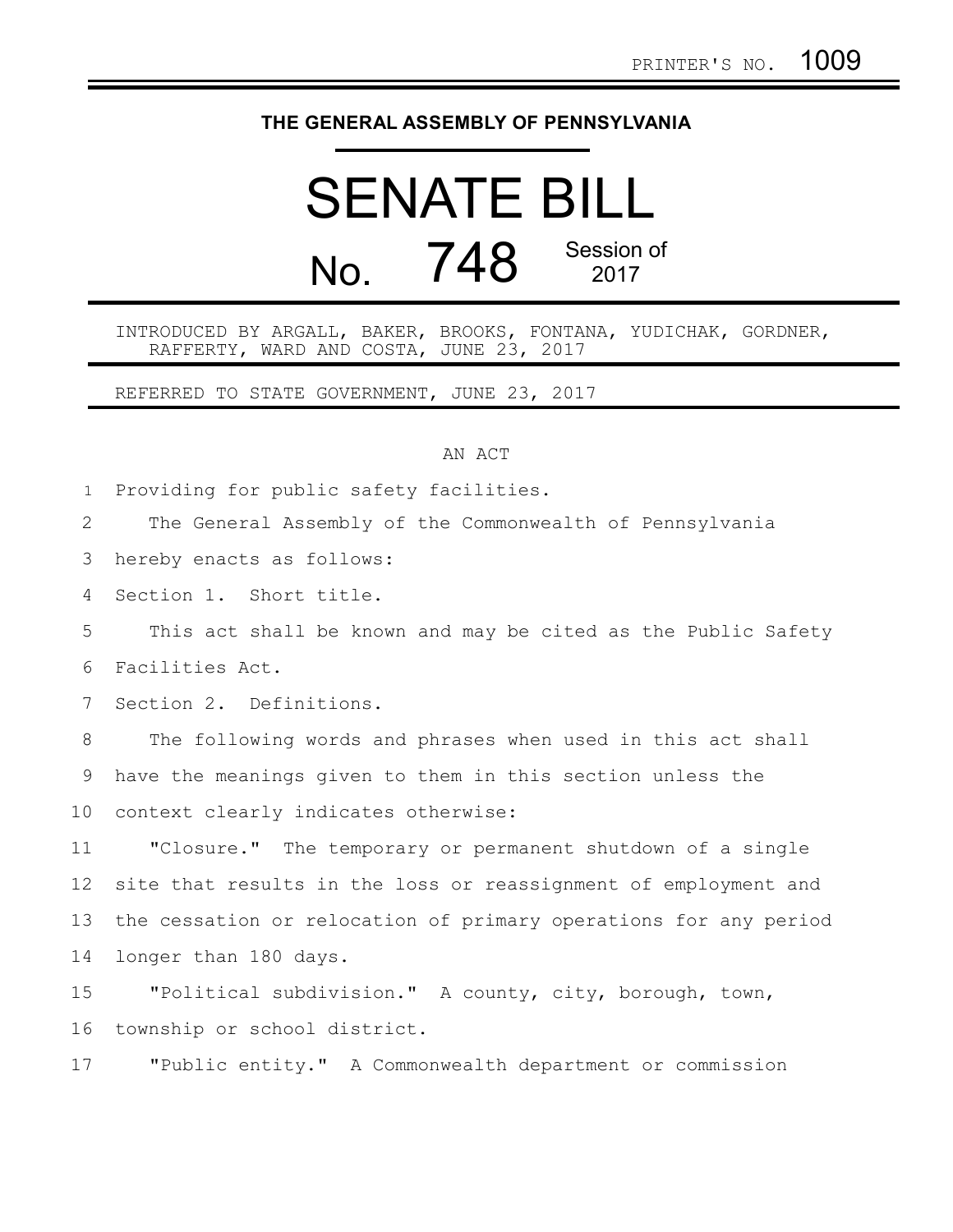that owns or maintains direction and control over the work performed within a public safety facility. 1 2

"Public safety facility." A State-owned or State-leased building or structure under the jurisdiction of the Pennsylvania State Police or Department of Corrections, including a barracks or State correctional institution, that for the previous 12 months employs 12 or more full-time individuals who are trained to provide law enforcement, security or care, custody and control of inmates. 3 4 5 6 7 8 9

Section 3. Notice of proposed closure of public safety facilities and duties of public entities. 10 11

(a) General rule.--Except as provided under subsection (c), at the time a closure of a public safety facility is reasonably proposed and no later than 12 months prior to a closure, the public entity shall provide written notice to all of the following stakeholders: 12 13 14 15 16

17

(1) The Governor's Office.

(2) The Secretary of Corrections or the Commissioner of the Pennsylvania State Police, whichever is not the public entity. 18 19 20

(3) The chairperson of the Pennsylvania Board of Probation and Parole. 21 22

(4) The chairperson of the Pennsylvania Commission on Crime and Delinquency. 23 24

(5) The Secretary of Administration. 25

(6) The Secretary of General Services. 26

(7) The Secretary of Community and Economic Development. 27

(8) The Secretary of Labor and Industry. 28

(9) The Secretary of Human Services. 29

(10) All Federal, State and local elected officials of 30

20170SB0748PN1009 - 2 -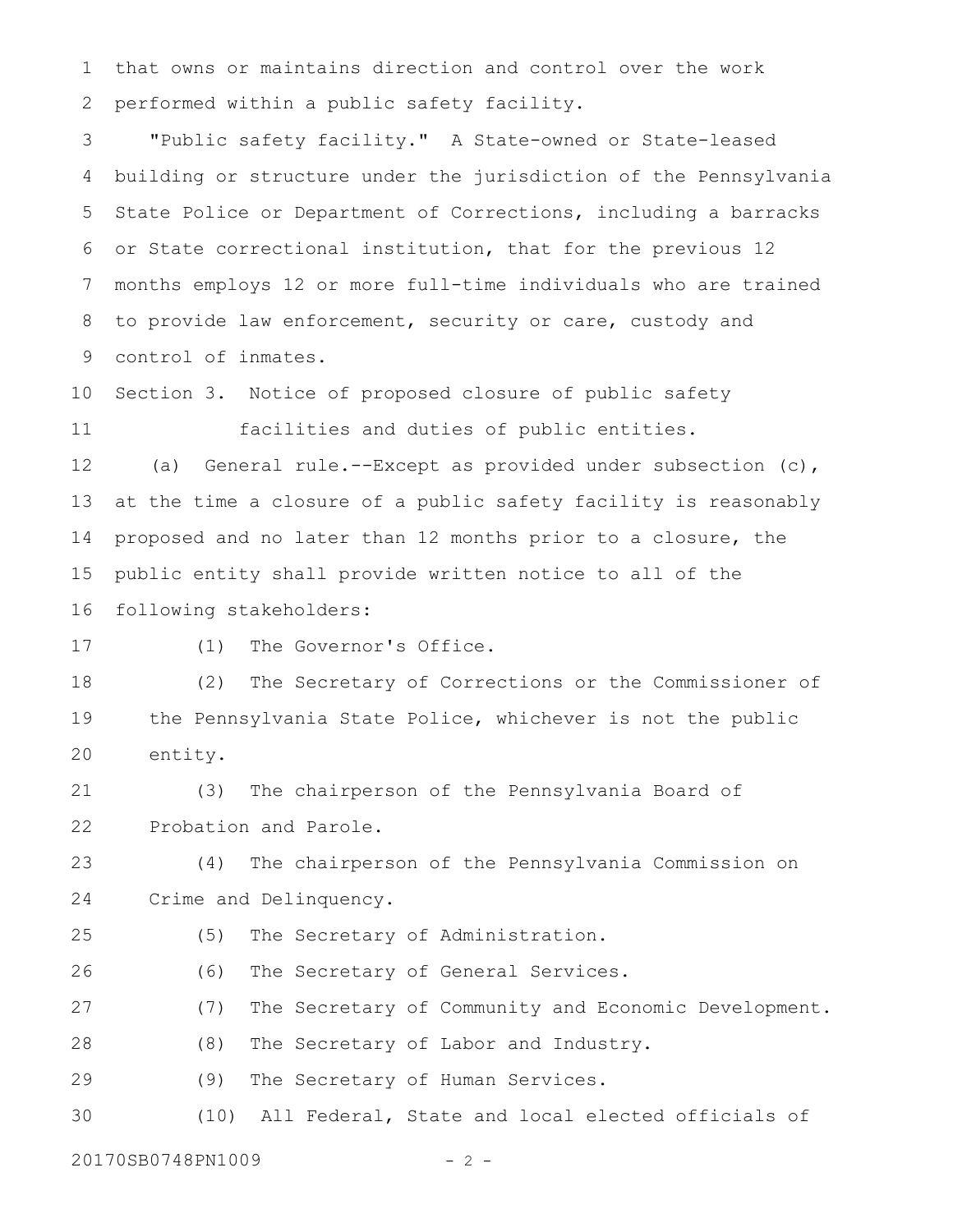each political subdivision in which the public safety facility is located. 1 2

(11) Representatives of each employee labor organization that represents employees within the public safety facility. 3 4

(12) Any other department, agency, board, commission or organization deemed necessary by the public entity or the Governor's Office. 5 6 7

(b) Duties of public entity.--Except as provided under subsection (c), after providing notice of a proposed closure to stakeholders under subsection (a), the public entity shall: 8 9 10

(1) Request and analyze information from stakeholders and any other relevant Commonwealth departments and local entities regarding the impacts of the proposed closure of the public safety facility on all of the following: 11 12 13 14

(i) State and local resources for the delivery of law enforcement and care, custody and control of inmates and the protection of public health, safety and welfare. 15 16 17

(ii) The work force of the public safety facility. (iii) The State, regional and local economies and labor markets. 18 19 20

(iv) The financial resources of State and local entities. 21 22

(v) The feasibility of reusing or repurposing the public safety facility, including recommendations to make best use of available resources and programs. 23 24 25

(2) Hold at least one public hearing in the county in which the public safety facility is located at least 120 days prior to a final decision and announcement of a closure. 26 27 28

(3) Make a written report detailing the recommendations from the stakeholders identified under subsection (a) to the 29 30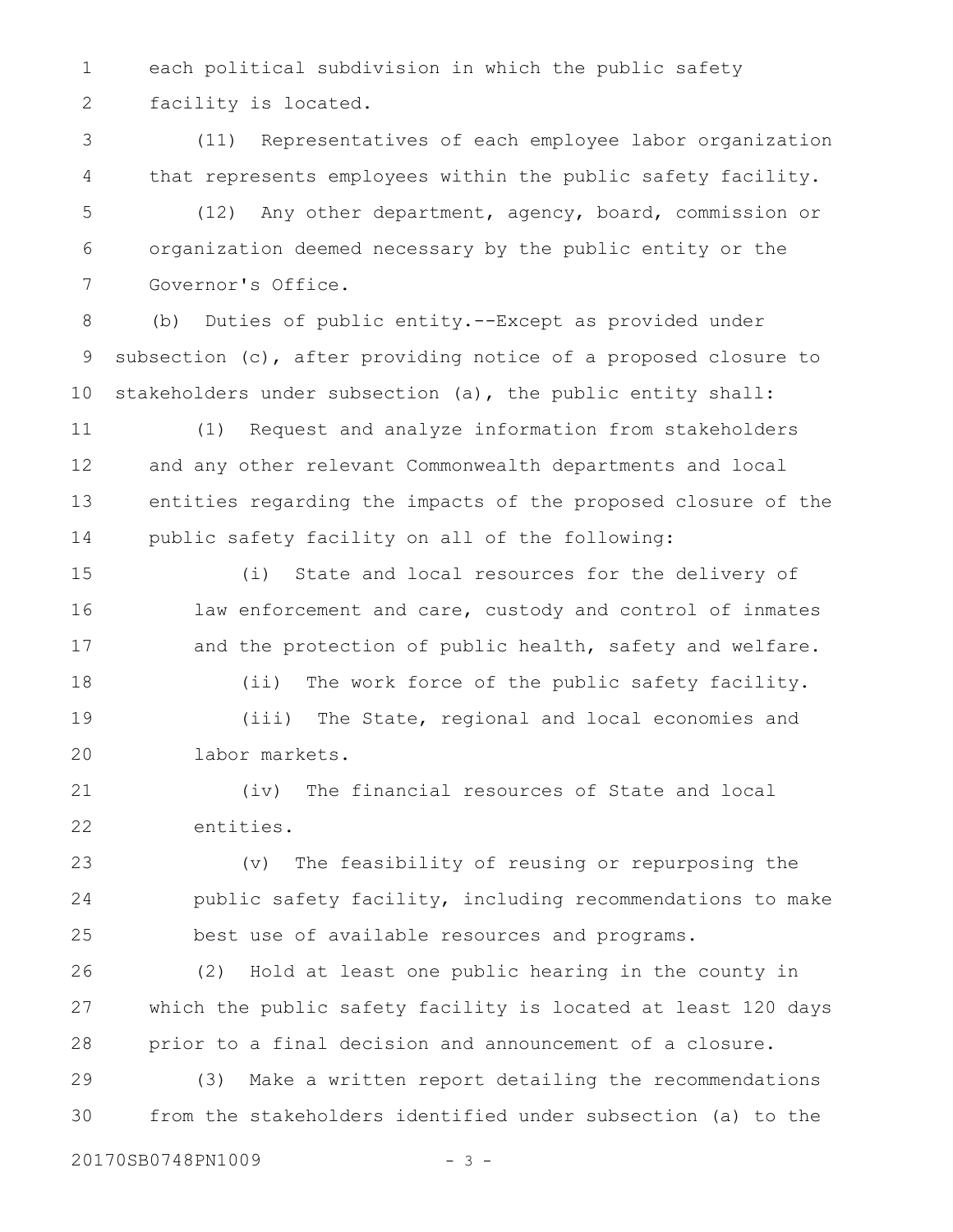Governor, the Majority Leader and Minority Leader of the Senate and the Majority Leader and Minority Leader of the House of Representatives. 1 2 3

(c) Exception.--A public safety facility may be closed without complying with the provisions of subsections (a) and (b) if: 4 5 6

(1) It is determined by the Governor that its full use and occupation present an immediate threat to the life, health or safety of a classification of inmates or employees within the public safety facility or of the community. 7 8 9 10

(2) Written notice detailing the reasons for the closure is provided to the Majority Leader and Minority Leader of the Senate and the Majority Leader and Minority Leader of the House of Representatives at the time the decision is made or as soon as practicable thereafter. 11 12 13 14 15

Section 4. Closure of public safety facilities. 16

If, after submission of the written report required under section  $3(b)(3)$ , a public entity elects to close a public safety facility, the public entity must: 17 18 19

(1) Provide 30 days' written notice by certified mail to all of the following: 20 21

(i) Federal, State and local elected officials of each political subdivision in which the public safety facility is located. 22 23 24

(ii) The employee labor organizations representing employees of the public safety facility. 25 26

(iii) The managerial employees of the public safety facility. 27 28

(2) Coordinate with Commonwealth departments, political subdivisions and affected labor organizations to develop 29 30

20170SB0748PN1009 - 4 -